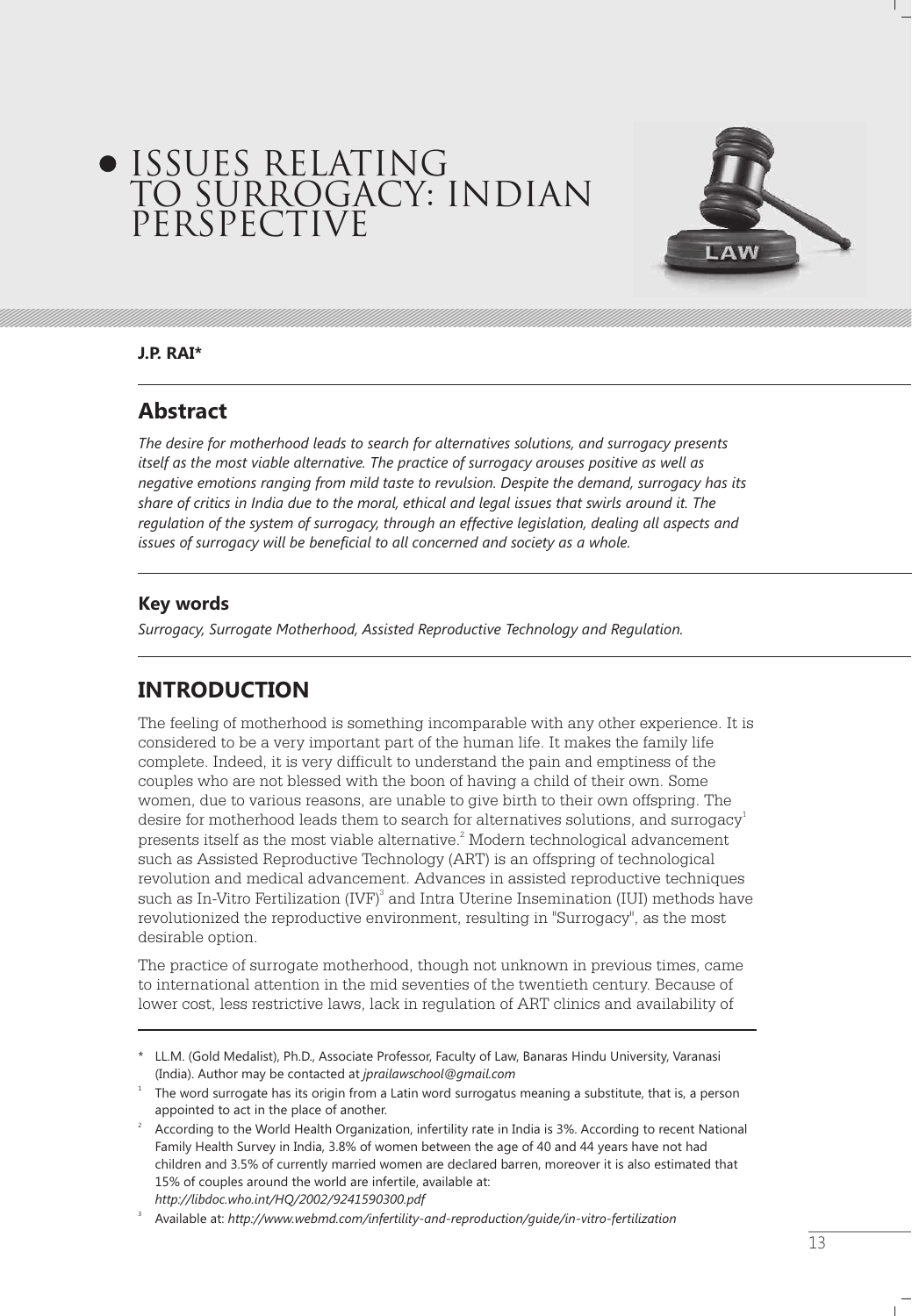surrogate mothers India has become a booming centre $^{\rm 4}$  of a fertility market with its reproductive tourism industry reported at estimated Rs. 25000 Crores in total.<sup>5</sup> India has become most favored destination for issueless couples from across the globe.  $\degree$ The surrogate mothers in India cost about \$ 25,000, roughly a third of the typical price in the United States.<sup>7</sup>

Despite the demand, surrogacy has its share of critics in India due to the moral, ethical and legal issues that swirls around it. This paper makes an attempt to examine various legal, ethical and human rights issues connected with the practice of surrogacy along with Indian perspective to deal with such issues. In this regard, an analysis of the status of surrogacy in various countries; legal status of surrogacy in India and attempt being made by the Indian Parliament to handle the issues connected with surrogacy, its efficacy and contribution made by Indian judiciary in this field has been analyzed to assess the preparation of India to deal with surrogacy issues and to suggest some steps to improve the situation.

### **CONCEPTUAL FRAMEWORK**

Surrogacy is not of recent origin. Examples can be found in the birth of Lord Hanuman as the fetus from the womb of *'Mohini'* was transferred to the womb of *'Anjani'* and the birth of Lord Krishna, as the fetus from the womb of *Devaki* was transferred to the womb of *Rohini<sup>s</sup>.* The first infertile couple in history is Abraham and Sarah and the first known surrogate mother is Hagar, their maid who bore a child in about 1910 BC (Gen. 16.1-15). $^{\circ}$  Until the 1960, surrogacy was usually carried out by a friend or relative, as a favour to someone in need. In 1976, the first formal surrogacy arrangement was set up in the United States. The birth of the first child, Louise Brown in 1978, through the technique of in vitro fertilization by Robert G Edwards and Patrick Steptoe, was a path breaking step in control of infertility, and within the few decades, surrogacy has become socially acceptable.<sup>10</sup>

Surrogacy can be traditional, gestational and donor surrogacy. Traditional surrogacy involves the artificial insemination of the surrogate mother by using the sperm of the intended father. Gestational surrogacy, on the other hand, involves the creation of an embryo in a Petri dish and its implantation into the womb of the surrogate who carries it to the term. Lastly, in donor surrogacy there is no genetic relationship between the child and the intended parents as the surrogate is inseminated with the sperm, not of the intended father, but of an outside donor. Biological $^{\rm 11}$  and

"India Nurtures Business of Surrogate Motherhood", The New York Times, 10th March, 2008

<sup>10</sup> Available at: *http://www.delhi-ivf.com*

<sup>4</sup> In India, it is estimated that the number of births through surrogacy doubled between 2003-2006 and estimates range from 100-290 each year, see Krittivas Mukherjee, "Rent-a-Womb in India Fuels Surrogate Motherhood Debate, REUTERS, available at: *www.retuers.com/article/latestCrisis/idUSDEL298735*

<sup>5</sup> Anil Malhotra, "Business of Babies", The Tribune, 14th December, 2008

<sup>6</sup> Surrogacy cases have been reported from various regions in India but one area that appears to be overrepresented is Anand district in the western state of Gujarat, Available at: *http://www.dailymail.co.uk/news/article-492733/India-takes-outsourcing-new-level-women-rent-wombsforeigners.html*

<sup>8</sup> Available at: *http://randommiaeducation.blogspot.in/2014\_05\_01\_archive.html*

<sup>9</sup> Available at: *http://www.jurconsult.ru/publications/ethical\_dillemas/13\_Legal%20control%20of%20 surrogacy%20-%20international%20perspectives.pdf*

<sup>&</sup>lt;sup>11</sup> From the biological point of view, surrogacy is of two types; first, Full surrogacy/Gestational surrogacy or Host method and second, Half surrogacy/Traditional surrogacy or Straight method.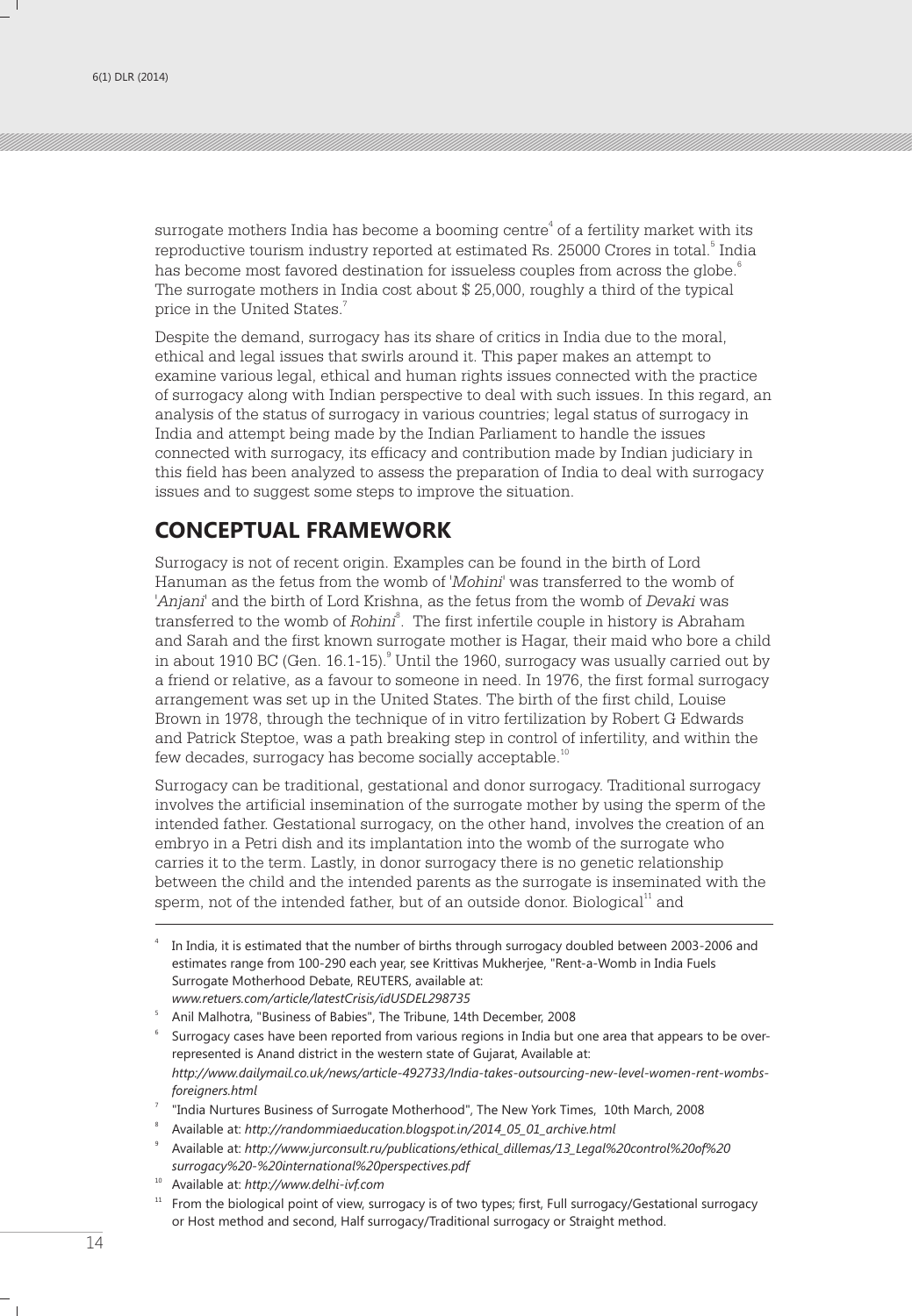

sociological<sup>12</sup> are the two perspectives of surrogacy.<sup>13</sup> To deal with various legal, ethical and human rights issues, there is an urgent need of changes in municipal laws. This change may not only provide legal status to surrogacy agreements, but also empowers administrators to deal with issues; protects interest of the various persons concerned with the process of surrogacy and makes arrangements for remedy in case of breach of contract.

# **SURROGACY: INTERNATIONAL PERSPECTIVE**

The right to procreate should not depend on gender, family, or sexuality. It is a natural, inalienable right of any person to provide intergenerational continuity and further evolution of *homo sapiens*. One of the main principles of modern bioethics is that the interests and welfare of the individual should have priority over the sole interest of science or society. $14$  Refusing to allow childless people to become parents (when they can have children through surrogacy) means refusing to treat them equally and is a classic example of selective discrimination. People who desperately want to become parents are excluded from reproduction and deprived of existing reproductive technologies.

Regulation of surrogacy, in modern times, varies greatly from one country to another, with two main types. In the first one, surrogacy is regulated by legislation. In the second one, it is not mentioned in laws and thus is not regulated. In United Kingdom, it is a criminal offense to advertise that one is willing to enter into a surrogacy arrangement. Based on the recommendations of 'Warnock Committee,'<sup>15</sup> the Surrogacy Arrangements Act, 1985 was brought in to force.<sup>16</sup> Under this Act, surrogacy arrangements are made legal and the Act prohibits advertising and other aspects of commercial surrogacy.<sup>17</sup>

United States of America is a unique country with a mixed legal landscape concerning surrogacy.<sup>18</sup> Seventeen States and Washington, DC, have laws that regulate surrogacy. Ten states have laws allowing surrogacy under certain circumstances. Six of those states limit the compensation for surrogacy arrangements; the other four require account approval. Three states allow the surrogate to change her mind or challenge the contract and the other six require prescreening for the surrogates and the prospective parents. In Australia, the surrogate mother is considered by the law to be the legal mother of the child and any surrogacy agreement giving custody to others is void and unenforceable in the court of law. Usually couples who make surrogacy arrangements must adopt the child rather than being recognized as birth parents, particularly if the surrogate mother is married.<sup>19</sup>

In Russia, liberal legislation makes attraction for reproductive tourists. Costs for ART

<sup>&</sup>lt;sup>12</sup> From the sociological perspective, there are too two kinds of surrogacy; first, Altruistic surrogacy/Non commercial surrogacy and second Commercial surrogacy.

<sup>13</sup> Available at: *http://lifethroughsurrogacy.com/SurrogacyTypes.html*

<sup>&</sup>lt;sup>14</sup> The Universal Declaration on Bioethics and Human Rights, 2005, Article 3.2

<sup>&</sup>lt;sup>15</sup> The Report of the Committee of Inquiry in to Human Fertilization and Embryology, Her Majesty's Stationery Office, 1984

<sup>16</sup> Available at: *http://www.legislation.gov.uk/ukpga/1985/49*

<sup>17</sup> Available at: *http://www.jiarm.com/MAY2014/paper12962.pdf*

<sup>&</sup>lt;sup>18</sup> Aarons J., "Future Choices: Assisted Reproductive Technologies and the Law", Center for American Progress, 2007, Available at: *http://www.americanprogress.org*

<sup>19</sup> Available at: *http://ivfsurrogacy.in/Surrogacy/Legaleties\_in\_your\_country.php*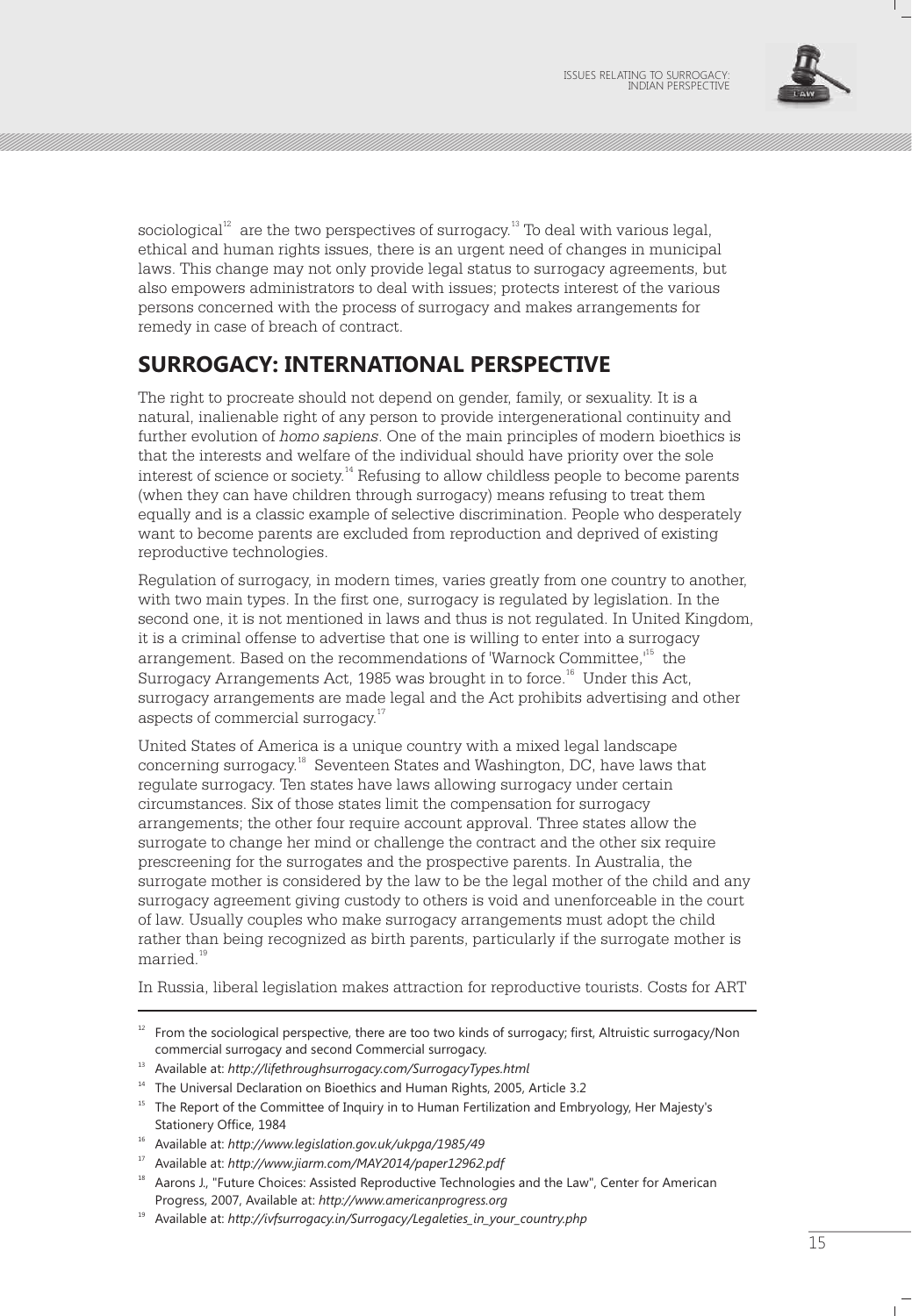are also lower in Russia than in the European Union, and foreigners have the same rights for assisted reproduction as Russian citizens. If delivery in a gestational surrogacy program takes place in Russia, commissioning parents may obtain a Russian birth certificate with both their names on it. $^{20}$  In France, surrogacy is not mentioned directly in the law per se, but since 1994, according to Article 16 and 17 of the Civil Code, any convention related to procreation or gestation for another person is null and void. Furthermore, in terms of criminal penalty, any person participating in a surrogacy program (whether it consists of artificial insemination or a donor's embryo transfer) commits a crime punishable by a three year imprisonment. In accordance with a law passed in 1989 about adoption intermediaries, the same measures are implemented for those who arrange contacts with a surrogate mother (Articles 13 and 14b). However, neither the surrogate mother nor the clients bear any responsibility.<sup>21</sup>

In Germany<sup>22</sup>, the restrictive law for the protection of embryos strictly prohibits artificial insemination of a woman who is willing to hand the child over to commissioning parents upon birth in accordance with a surrogacy agreement. Criminal sanctions are applied for noncompliance, ranging from heavy fines to  $23$  imprisonment.<sup>23</sup> In China, surrogacy is a grey area, but a report by the Southern Metropolis Weekly estimated that around 25,000 surrogate children have been born in China. Prospective surrogate mothers are openly recruited via the Internet and are paid 50,000-100,000 Yuan. <sup>24</sup> In Italy, the law<sup>25</sup> on Norms in the Area of Medically Assisted Reproduction completely bans heterogonous (third party) reproduction, including surrogacy. The use of medically assisted procreation techniques is limited to cases of sterility or infertility established and certified through a medical act within officially married heterosexual couples only, banning from the IVF clinic heterosexual couples just living together as well as single women and men who, though fertile, for such or another reason would like to use services of reproduction experts to become parents.

In Italy, the law on Norms in the Area of Medically Assisted Reproduction completely bans heterogonous (third party) reproduction, including surrogacy. The use of medically assisted procreation techniques is limited to cases of sterility or infertility established and certified through a medical act within officially married heterosexual couples only, banning from the IVF clinic heterosexual couples just living together as well as single women and men who, though fertile, for such or another reason would like to use services of reproduction experts to become parents.

In Israel, in March 1996, the government legalized gestational surrogacy under the Embryo Carrying Agreements Law. Surrogacy arrangements are permitted only to Israeli citizens who share the same religion. $26$  According to the law, the commissioning father must supply the sperm and the ovum must come from either the commissioning mother or from a donor who is not the surrogate. $27$  Greece Law

<sup>20</sup> Svitnev K., "Legal Regulation of Assisted Reproduction Treatment in Russia", 20 Reprod BioMed Online, 2010, pp.892-894

<sup>21</sup> Available at: *http://www.lider-lab.sssup.it/lider/attachments/011\_LoFP%20Contract%2015April2010.pdf*

<sup>&</sup>lt;sup>22</sup> Schreiber H., "The Legal Situation Regarding Assisted Reproduction in Germany", 20 Reprod BioMed Online, 2010, pp.892-894

<sup>23</sup> Available at: *http://www.alertnet.org/thenews/newsdesk/HKG3611 96.htm*

<sup>&</sup>lt;sup>24</sup> According to the exchange rate of 6.5 Yuan to U.S. Dollar, it is US\$7,657-\$15,314

<sup>25</sup> Available at: *www.jurconsult.ru/.../13\_Legal%20control%20of%20surrogacy%20-%2*

<sup>26</sup> Siegel-Itzkovich J. "Israel Legalizes Surrogate Motherhood", BMJ 312, pp.729-730

<sup>27</sup> Available at: *http://en.wikipedia.org/wiki/Surrogacy\_laws\_by\_country*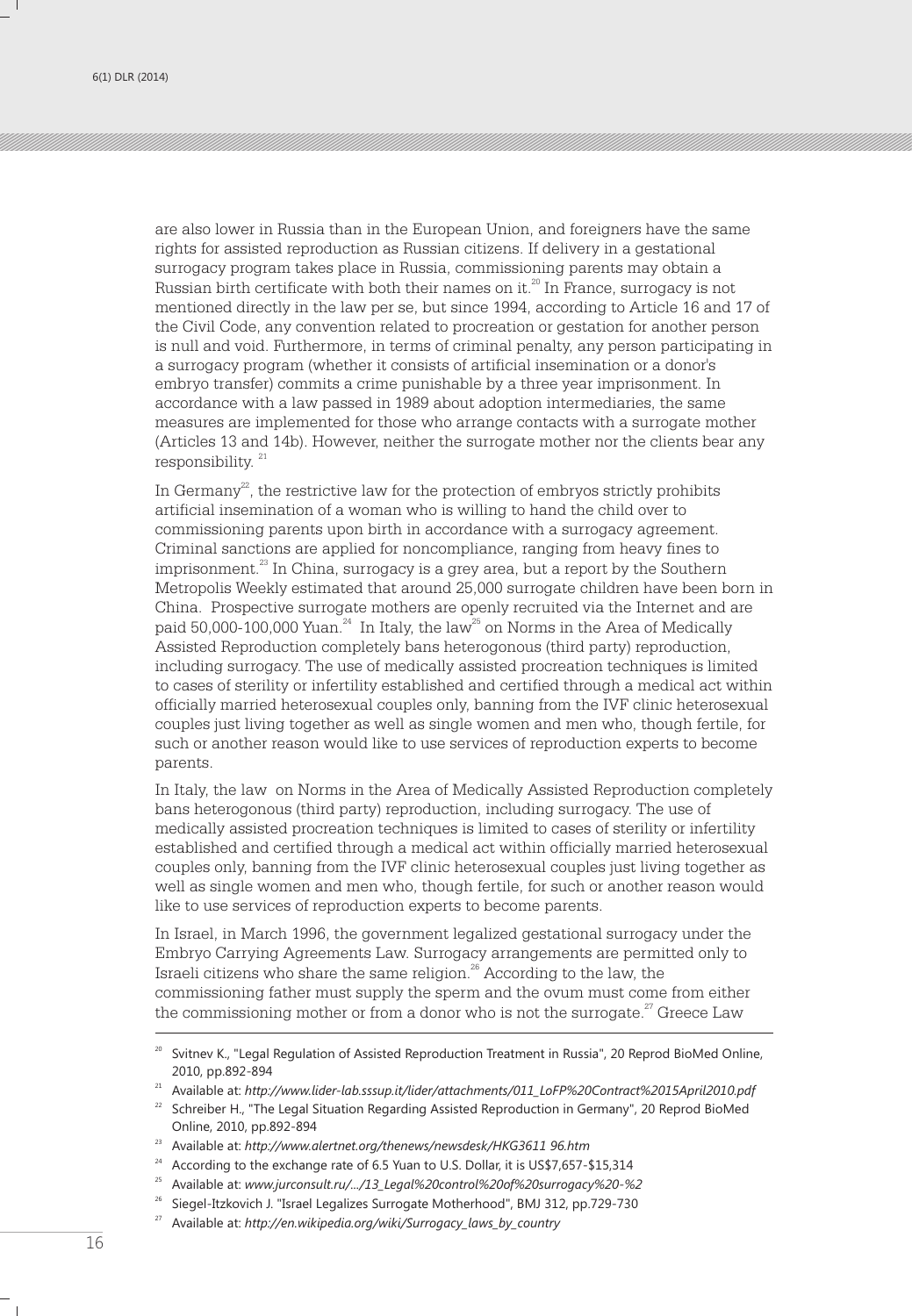

allows gestational surrogacy via a court order or ruling issued before the embryo transfer provided there is a written agreement that excludes any financial agreement between the involved parties (the prospective parents and the surrogate mother). If the latter is married, the written consent of her husband is required, and she must also provide a medical attestation of her inability to gestate the child. In addition, both the prospective parent and the surrogate mother must reside in Greece.<sup>28</sup>

# **SURROGACY: INDIAN PERSPECTIVE**

Surrogacy, in India, is regulated only by the ICMR Guidelines, 2006, which was issued on the basis of report of the Law Commission of India.

#### *Report of the Law Commission of India on Surrogacy*

The 228th Report of the Law Commission of India $^{29}$  emphasizes the need for legislation to regulate assisted reproductive technology clinics as well as rights and obligations of parties to a surrogacy.<sup>30</sup> The report recommended that banning surrogacy completely, on vague moral grounds would be futile. Since surrogacy is a complex concept, the law must be equally comprehensive in defending human liberty and distributing positive entitlements. Legislation should facilitate the correct or ethical use of ART technology for the benefit of childless couples. The situation in which India finds itself necessitates the abandonment of an insular approach to surrogacy, legalization of altruistic surrogacy and a ban on commercial surrogacy. It maintains that surrogacy agreements be governed by a contract concluded between the parties. This agreement will include the consent of surrogate mother, her husband and other family members to bear the child, her willingness to hand over the child immediately after birth. It should include details of the reimbursement of medical expenses and also include life insurance cover for the surrogate mother. Surrogacy agreements in India should be legally binding for all parties, under the existing Indian Contract Act. The right to privacy for both gamete donors and surrogates must be protected.<sup>31</sup> The Report has come largely in support of the Surrogacy in India, but it is lacking the legal hold on many aspects such as strengthening laws regarding commercializing surrogacy. India currently is in heavy need of laws which can regulate and can have a check on this activity.

#### **<sup>32</sup>** *Indian Council for Medical Research (ICMR) Guidelines*

To address issues relating to surrogate motherhood and to regulate surrogacy arrangements, the Government of India took certain steps including the introduction and implementation of National Guidelines for Accreditation, Supervision, and Regulation of Assisted Reproductive Technology (ART) Clinics in 2006, and guidelines were issued by the Indian Council of Medical Research (ICMR) under the Ministry of Health and Family Welfare, Government of India.<sup>33</sup> The main drawback of the

<sup>28</sup> Available at: *http//books.google.co.in/books?isbn=3110240211*

<sup>29</sup> Available at: *http://lawcommissionofindia.nic.in/reports/report228.pdf*

<sup>30</sup> Available at: *www.lawcommissionofindia.com*

<sup>&</sup>lt;sup>31</sup> Ibid.

<sup>&</sup>lt;sup>32</sup> The Indian Council of Medical Research (ICMR) is the apex body in India for the planning, formulation, coordination, implementation and promotion of biomedical research and is one of the oldest medical research bodies in the world. India currently has no laws regulating assisted reproductive technologies. In 2000, the ICMR released a Statement of Specific Principles for Assisted Reproductive Technologies. Available at: *http://www.icmr.nic.in/ethical\_guidelines.pdf*

<sup>33</sup> Available at: *http://www.icmr.nic.in/ethical\_guidelines.pdf*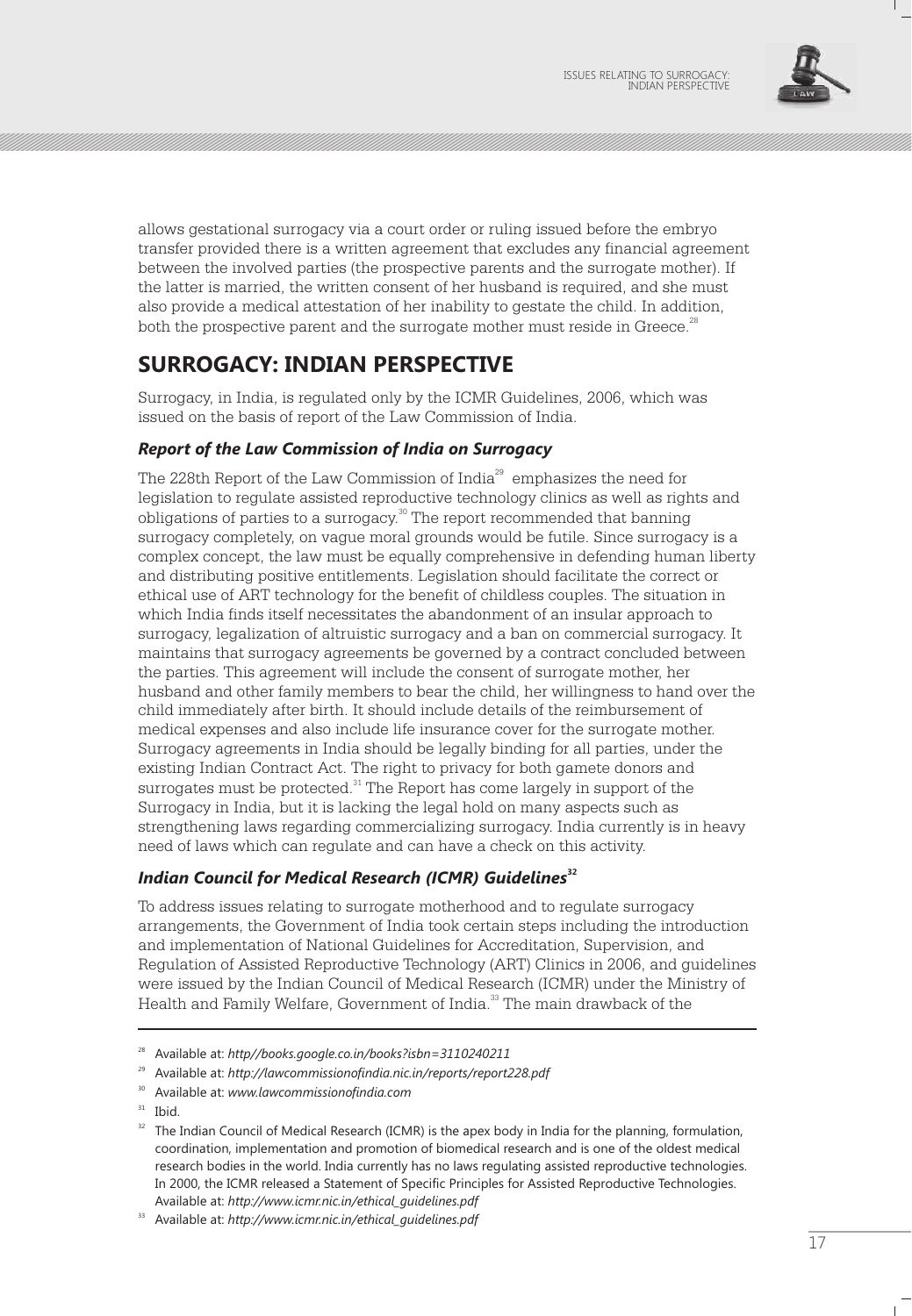Guidelines was its non-binding nature. These are merely guidelines and have very little or no legal implications. $34$  Guidelines gave a model draft for surrogacy contracts. However, whether a contract of surrogacy will be held as 'legal contract' or not, was not clear. If a child is born handicapped, the parents may back out from accepting it. In such cases, the surrogate mother may have to bear the brunt, for no fault of her, as that is not her genes. And if she also backs out, what will be the rights of the child? Guidelines were silent about it. What will be the fate of the child, if during this duration both parents decide to separate and go their own ways? If both deny accepting the child, what will happen to it? In the ICMR guidelines, it was mentioned that the age of surrogate mothers should be between  $21-45$  years.<sup>35</sup> But that does not prevent any minor from becoming a surrogate.

### **SURROGACY IN INDIA: LEGAL ISSUES**

Till now, in India there is no legal provision dealing directly with surrogacy to protect the rights and interests of the surrogate mother, the child, or the commissioning parents. Nonetheless, no Indian law expressly prohibits surrogacy.<sup>36</sup> The surrogacy agreement under Indian Contract Act, 1872 is not enforceable because it is against public policy. By the drafting of the Assisted Reproductive Technology (Regulation) Bill, 2010 the surrogacy treatment is enforceable, but this bill is still pending. In such a situation, several legal issues arise:

**a) Who will be the Legal Mother:** In India, the surrogate mother is not considered to be the legal mother. The birth certificate is made in the name of the genetic parents.<sup>38</sup> Baby Manji Yamada<sup>39</sup> was the first case where identity certificate was issued by the Indian government to a surrogate child born in India. The certificate did not mention nationality, mother's name or religion and it was valid only for Japan. This decision is growing public concern in India that there should be a legislation which deals with problem relating to commercial surrogacy. In *Jan Balaz* v. *Anand Municipality*,<sup>40</sup> Gujarat High Court conferred Indian citizenship on two twin babies fathered through compensated surrogacy by a German national in Anand district.<sup>41</sup> The Assisted Reproductive Technologies (Regulation) Bill,  $2010<sup>42</sup>$  takes care of this issue. This bill deals with the parenthood of child very well but is still to be converted into Act.

<sup>&</sup>lt;sup>34</sup> The Baby Manji Case has exposed the lacuna that exists in the current legal framework in India regarding surrogacy. In this case, the intending father was debarred from taking the custody of the child as there was no law governing the effect of surrogacy in India.

<sup>35</sup> Available at: *http://www.icmr.nic.in/ethical\_guidelines.pdf*

<sup>&</sup>lt;sup>36</sup> The concept of surrogacy raises two pertinent questions; firstly, whether surrogacy is legal, and secondly, whether a baby born out of surrogacy is legitimate one. Article 16.1 of the Universal Declaration of the Human Rights, 1948 says, inter alia, that "men and women of full age without any limitation due to race, nationality or religion have the right to marry and found a family". For details see J.P. Rai, "Regulation of Surrogacy in India: Need of the Day", 7(7) Chotanagpur Law Journal, 2013-14, at 105

<sup>37</sup> Available at: *www.legalserviceindia.com*

According to the National Guidelines for Accreditation, Supervision and Regulation of ART Clinics, evolved in 2005 by the Indian Council of Medical Research (ICMR) and the National Academy of Medical Sciences.

<sup>&</sup>lt;sup>39</sup> Baby Manji Yamada v. Union of India JT 2008 (II) SC 150

<sup>40</sup> 2010 (2) All MH Law Reporter, 14 Gujarat HC

 $41$  Ibid.

<sup>&</sup>lt;sup>42</sup> The ART (Regulation) Bill, 2010, Clause 35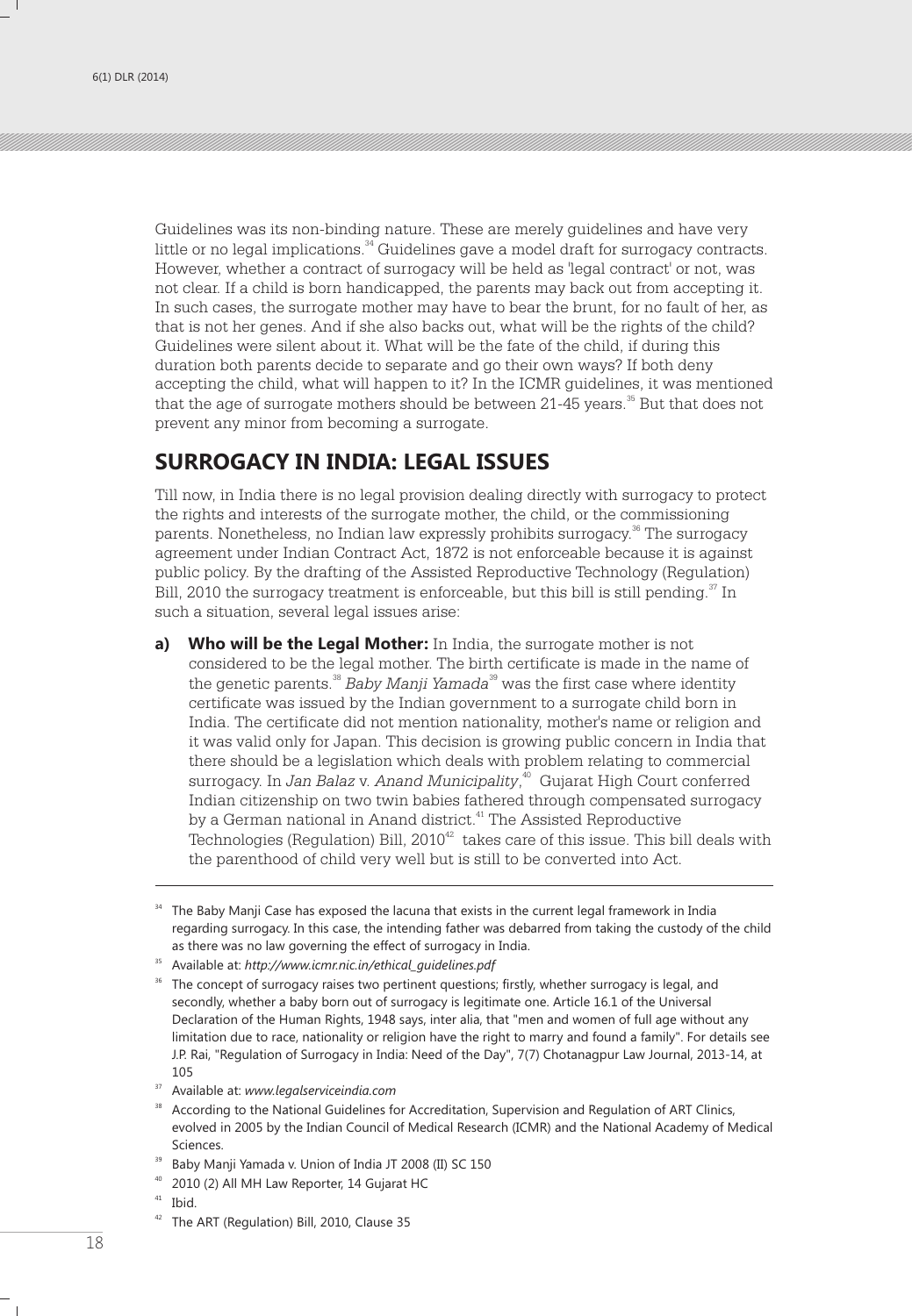

- **b)** Nationality of Child Born through Surrogacy: If a foreigner or a foreign couple seeks sperm or egg donation, or surrogacy in India and a child born as a consequence, what shall be the nationality of the child? The Assisted Reproductive Technology (Regulation) Bill, 2010 Clause 35(8) provides that the child even though born in India, shall not be an Indian citizen. The birth certificate of a child born through the use of assisted reproductive technology shall contain the name or names of the parent or parents, as the case may be who sought such use.<sup>43</sup>
- **c) Custodial Parent of a Surrogate Child, in case of Gay Parents:** In the case of Baby Manji Yamada<sup>44</sup>, the court held that the intended parent may be a single male or a male homosexual couples. So in India, gay parents can be considered as a parent of a surrogate child. In Clause 35(4) of the ART (Regulation) Bill, 2010 the expression 'unmarried couples<sup>45</sup> has been used, recognizing heterosexual relationships.
- **d) Custody of Child if Born by Surrogate Mother:** Assuming that most surrogate arrangement are completed without conflict, parental rights should vest with the initiating parents. Problems arise where the surrogate decides to keep the child and refuse to relinquish the child to the couple especially, if she also happens to be the genetic mother. It is argued that section 13(1) of Hindu Minority and Guardianship Act 1956 and Section 17(1) of the Guardians and Wards Act, 1890 makes it clear that in declaring a person as the guardian, the best interests of the minor are to be a paramount consideration. ART (Regulation) Bill, 2010 considering this issue provides that the birth certificate issued in respect of a baby born through surrogacy shall bear the name of individual who commissioned the surrogacy as parents.<sup>46</sup> It shows that the custody of surrogate child shall be with the commissioned parents.
- **e) Case of physically and mentally retarded Surrogate Child:** Earlier, there was no law to regulate the situation if surrogate child born physically and mentally retarded. The person or persons who have availed of the services of a surrogate mother should be legally bound to accept the custody of the child/children irrespective of any abnormality that the child/children may have and the refusal to do so should constitute an offence under this Act. The Bill takes care of this <sup>47</sup>issue.
- **f) Status of Divorced Biological Parents in Respect of the Custody of Child:**  In *Baby Manji Yamada*<sup>48</sup>, a surrogacy agreement was entered into between the biological father and biological mother on one side and the surrogate mother on the other side. There were matrimonial discord between the biological parents and they refused to accept the child. Then the question arose about the custody of child. Here the Supreme Court did not decide the issue relating to custody of child to the divorced parents. If a commissioning couple opts for divorce after going for surrogacy but before the child is born than still in that case also the child should be considered to as the legitimate child of the couple.<sup>49</sup>

<sup>43</sup> Id., Clause 35(7)

<sup>44</sup> JT 2008 (II) SC 150

<sup>45</sup> Supra note 42, Clause 35(4)

<sup>46</sup> Id., Clause 35(10)

<sup>47</sup> Id., Clause 35(11)

<sup>48</sup> JT 2008 (II) SC 150

<sup>49</sup> Supra note 42, Clause 35(4)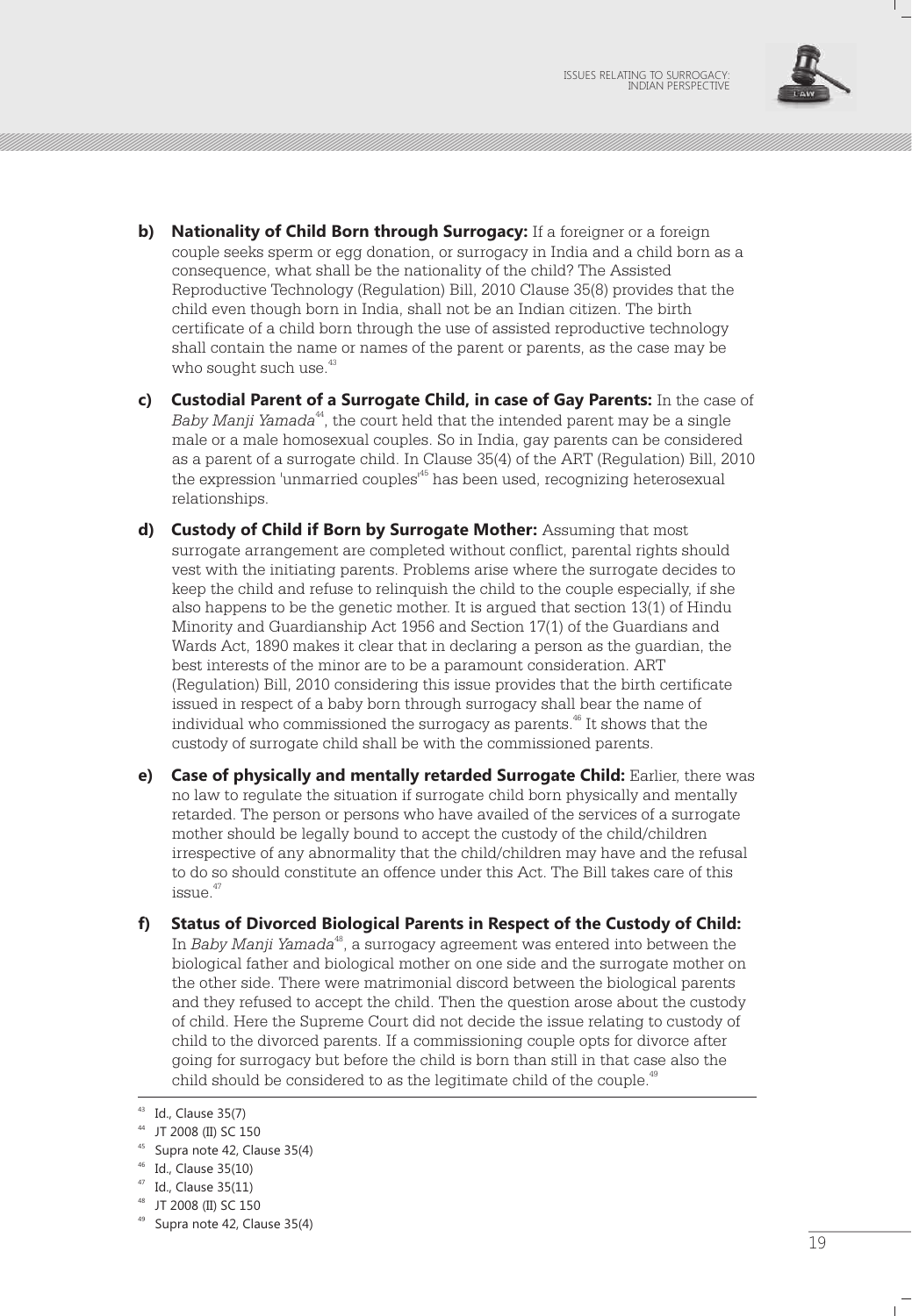- **g) Confidentiality of Information Regarding Surrogacy:** All the information regarding surrogate mother should be kept confidential.<sup>50</sup> No assisted reproductive technology clinic should provide information on or about surrogate mothers or potential surrogate mothers to any person and any assisted reproductive technology clinic acting in contravention of this provision should be deemed to have committed an offence.<sup>51</sup>
- **h) Rights of the Child Born in Surrogacy:** A child, who has attained the age of 18 years, must have the right to ask for any information relating to the donor or surrogate mother except personal identification.<sup>52</sup> Personal identification of the genetic parent or parents or surrogate mother must be released only in case of life threatening medical conditions which require physical testing or samples of the genetic parents or parents or surrogate mother.<sup>53</sup>
- **i) Enforceability of Surrogate Agreement:** Traditionally, the contract entered by the surrogate mother is not free contract because surrogate mother enters into contract only for money consideration so it is not free contract.<sup>54</sup> The contract entered by the mother is also against the public policy and immoral.<sup>55</sup> If surrogate mother denies fulfilling the contract, it is not enforceable by court of law.

Now, the ART (Regulation) Bill, 2010 acknowledges the concept of "surrogacy agreements<sup>156</sup> and the fact that surrogate mother is entitled for monetary compensation $57$  apart from the expenses borne by her for carrying on the pregnancy. $^{\rm 58}$  Now, this is a step in the right direction because merely turning a blind eye towards these kinds of arrangements won't serve the purpose. Also, the draft Bill states that the surrogate agreements shall be legally enforceable in the court of law.<sup>59</sup> This will ensure that these surrogacy agreements are treated at par with other standard contracts and the principles of the Indian Contract Act, 1872 and any other laws will be applicable over these kinds of agreements. So this will ensure better regulation of these agreements by the authorities and this will also ensure the protection of rights of surrogate mother.

**j) Appointment of Legal Guardian by the Foreign Couples coming to India for Surrogacy:** Ensuring arrangement, for appointment of a legal guardian, will

- $51$  Id., Sections 34(14) and (15)
- $52$  Id., Clause 36(1)
- <sup>53</sup> Id., Clause 36(3)
- <sup>54</sup> The Indian Contract Act, 1872, Section 14
- <sup>55</sup> Id., Section 23
- In Section 2(cc) of the draft Bill, Surrogacy agreement has been defined as a contract between the persons availing of Assisted Reproductive Technology and the surrogate mother.
- $57$  Section 34(3) of the Bill states that she is entitled for monetary compensation.
- <sup>58</sup> Section 34(2) of the Bill states that all expenses, including those related to insurance, of the surrogate related to a pregnancy achieved in furtherance of assisted reproductive technology shall, during the period of pregnancy and after delivery as per medical advice and till the child is ready to be delivered as per medical advice, to the biological parent or parents, shall be borne by the couple or individual seeking surrogacy.
- Section 34(1) of the Bill states as follows:- Both the couple or individual seeking surrogacy through the use of assisted reproductive technology, and the surrogate mother, shall enter into a surrogacy agreement which shall be legally enforceable.

 $50$  Id., Section 34(12)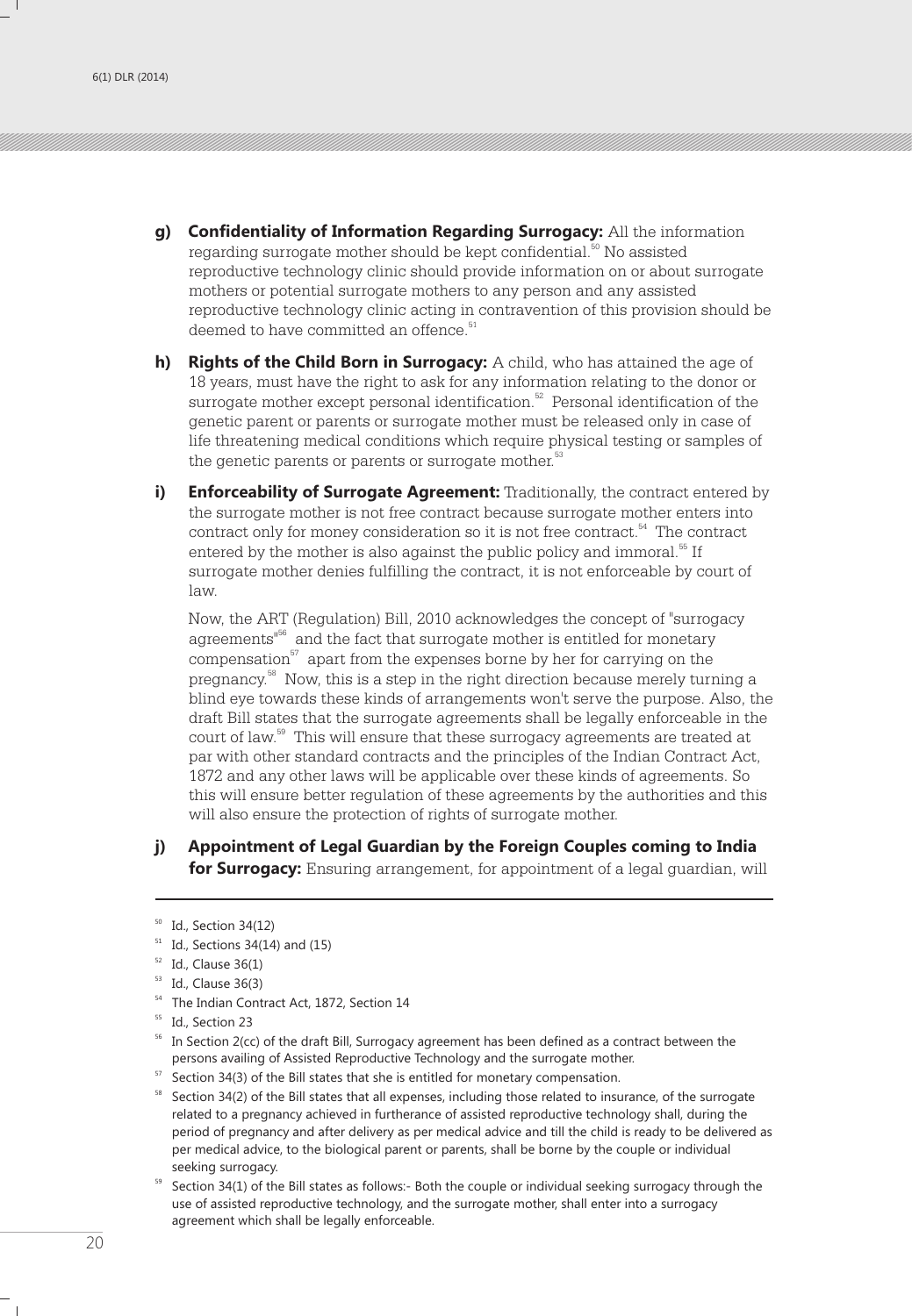

ensure that unfortunate incidents such as the *Baby Manaji's* case are not repeated in India again. When a foreign couple comes to India for surrogate agreement to avail the services of the surrogate mother, they should appoint a legal guardian who will be legally responsible for taking care of the surrogate during and after the pregnancy, $\overset{\circ}{\circ}$  till the child/children are delivered to the foreigner or foreign couple or the local guardian. Further, the party seeking the surrogacy must ensure and establish to the ART clinic through proper documentation that the party would be able to take the child/children born through surrogacy, including where the embryo was consequence of donation of an octoyee or sperm, outside of India to the country of the party's origin or residence as the case may be.<sup>61</sup> For the first time, this kind of provision is going to be introduced in India. Certainly, one can say that the authorities have considered the fact that majority of the commercial surrogate agreements involve a foreign party.

- **k) Screening of Surrogate Mother:** The surrogate mother should be properly screened so as to ensure the suitability regarding her age<sup> $62$ </sup> and health  $63$ . This step is to ensure that the surrogate is of minimum age preventing her exploitation. And also by screening her for various infectious diseases, this will ensure that the baby doesn't inherit any one of the disease which is affecting the surrogate mother.
- **l) Certificate to the Surrogate Mother by Persons availing Services:** Still further, the surrogate mother should be issued a certificate by the persons who have availed of her services acknowledging the fact that she has acted as a surrogate for them.<sup>64</sup> In a nutshell, after going through these prominent provisions of the ART (Regulation) Bill, 2010 regarding commercial surrogacy agreements and the rights of surrogate mother and child, one can definitely say that for the first time, various issues which were raised from time to time have been acknowledged and discussed in detail in the Bill. But still it remains to be seen that how these provisions are adopted in actuality by the legislature and even more important is the fact that how far these provisions will be enforced in letter and spirit.

# **SURROGACY IN INDIA: ETHICAL ISSUES**

The practice of surrogacy arouses positive as well as negative emotions ranging from mild taste to revulsion. Some say there is nothing wrong, in principle, with surrogate motherhood as it is a way of helping infertile women to fulfill a fundamental human longing. Those who believe that surrogacy is ethically wrong argue that surrogacy exploits women, particularly those from lower economic classes, thus constituting a new form of 'slavery'. Others contend that it is dehumanizing babies, amounting to a

- $62$  Section 34(5) of the Bill states that no woman less than twenty one years of age and over thirty five years of age shall be eligible to act as a surrogate mother under this Act. Provided that no woman shall act as a surrogate for more than five successful live births in her life, including her own children.
- $63$  Section 34(6) of the Bill states that any woman seeking or agreeing to act as a surrogate mother shall be medically tested for such diseases, sexually transmitted or otherwise, as may be prescribed, and all other communicable diseases which may endanger the health of the child, and must declare in writing that she has not received a blood transfusion or a blood product in the last six months.

 $60$  Section 34(19) of the Bill

 $61$  Ibid.

<sup>&</sup>lt;sup>64</sup> Section 34(17) of the Bill Draft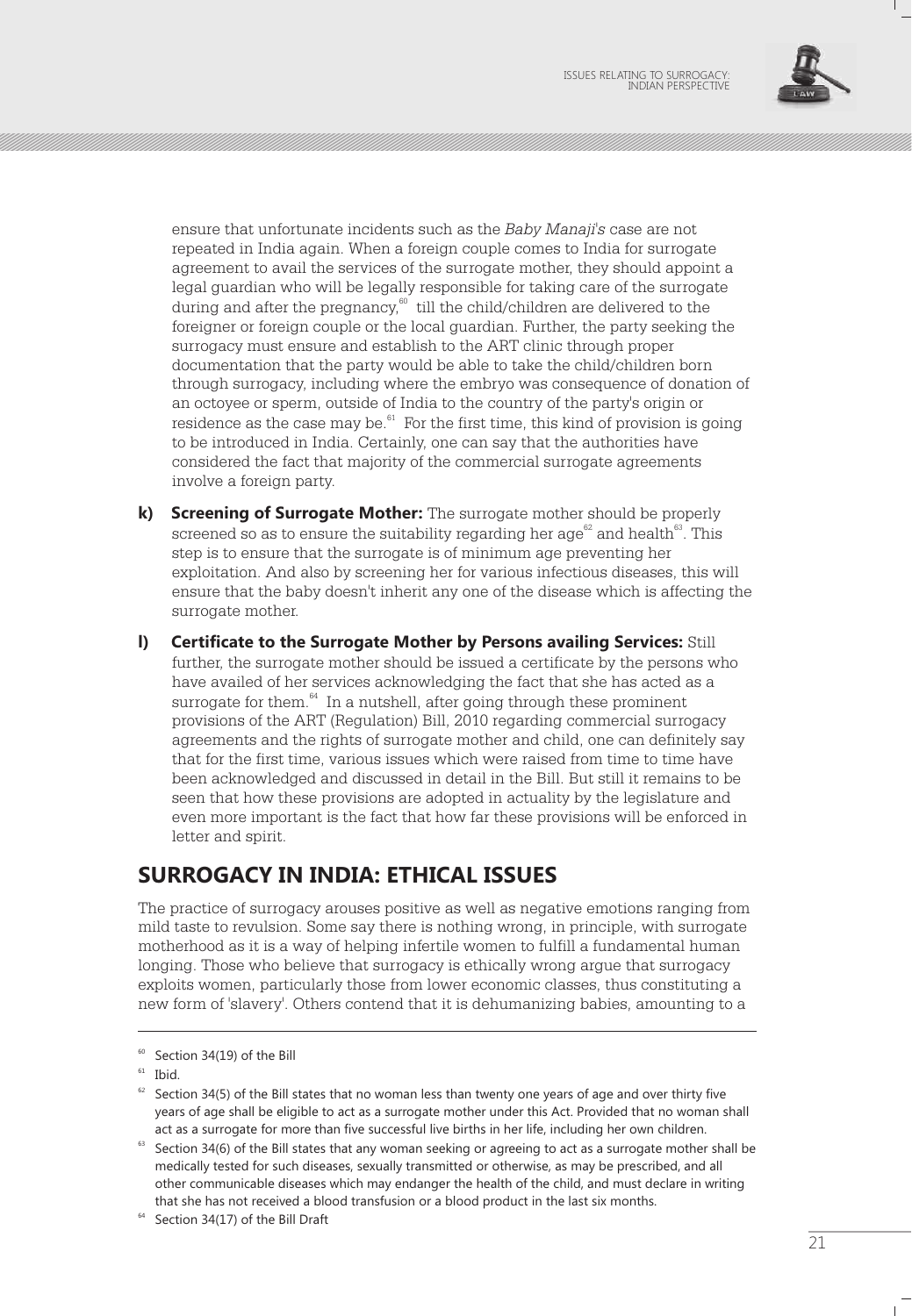new variety of 'baby selling' and that surrogacy contracts are "against public policy". Major moral and ethical issues involved with surrogacy, on which the public policy considerations are grounded, are:

- **a) Considering Women as Commodity:** It is said that surrogate arrangements may lead to considering women as a commodity and devaluation of both the gestational and expecting mother.<sup>65</sup> Surrogacy arrangements, even dressed up in altruistic terms, constitute bargain and exchange over the incidents of parenthood and allow society to view a woman's reproductive abilities, not only as a biological source of procreation, but also in a contractual and perhaps commercial nature.<sup>66</sup> No topic related to surrogate motherhood is more contentious than compensation of the surrogate mother by the intended parents. Hence, the requirement of the day is to take care of this issue.
- **b) Baby Selling:** The great majority of assisted reproduction is centered on private health care and, even with in a public health service, there is indirect payment for obstetric expertise. People who express a strong distaste for surrogate motherhood are quick to label it 'baby-selling'<sup> $67$ </sup>. This aspect of surrogacy must be regulated by way of public awareness and suitable provisions, lest the entire purpose of the coming legislation will fail.
- **c) Exploitation of Women:** Some critics of surrogate motherhood opposes it as exploitative of women. This makes it to appear that surrogacy is unethical because of the type of practice it is namely a form of exploitation. It is always going to be poor women who have the babies and rich women who get them. To offer money to a poor, unemployed woman to bear the child of another woman is probably to offer her an undue inducement. It is an offer that may be difficult for a person of little financial means to refuse and would, in that case, be coercive. Exploitation of women in an Exploitation of women in any form should be prevented.

### **SURROGACY IN INDIA: HUMAN RIGHTS ISSUES**

Assisted reproductive technologies have raised a number of human rights issues, including right to dignity, individual autonomy, right to know, etc. Human dignity is an engine of individual empowerment, reinforcing individual autonomy and the right to self determination.<sup>68</sup> The autonomy of the individual includes the dignity and worth as a human person and the individual rights of freedom of choice. However, the claim to respect for private life into contact with public life or into close connection with other protected interests, the weighing of which requires legal regulation and is of some import to the acceptance or expansion of modern birth technology.<sup>69</sup> The contest between public and private interests or individual and group rights, sometimes creates a lot of confusion in legal field.

- $67$  JK Mason, et al, Law and Medical Ethics, Butterworths Lexis Nexis, 2002, at 106
- <sup>68</sup> Timothy Caulfield & Roger Brownsword, "Human Dignity: A Guide to Policy Making in the Biotechnology Era?" 7 Nature Review/Genetics, 2006, at 72
- <sup>69</sup> Bartha Maria Knoppers, "Modern Birth Technology and Human Rights", 33 The American Journal of Comparative Law, 1985 at 24

<sup>&</sup>lt;sup>65</sup> ichelle Pierce-Gealy, "Are You My Mother? Ohio's Crazy-Making Baby-Making Produces a New Definition of Mother," 28 Akron L. Rev, 1995, at 535, available at: https://www.uakron.edu/dotAsset /726634.pdf

<sup>66</sup> B. Bartlett, "Re-Expressing Parenthood", 98 YALE L.J, 1988, at 332 &333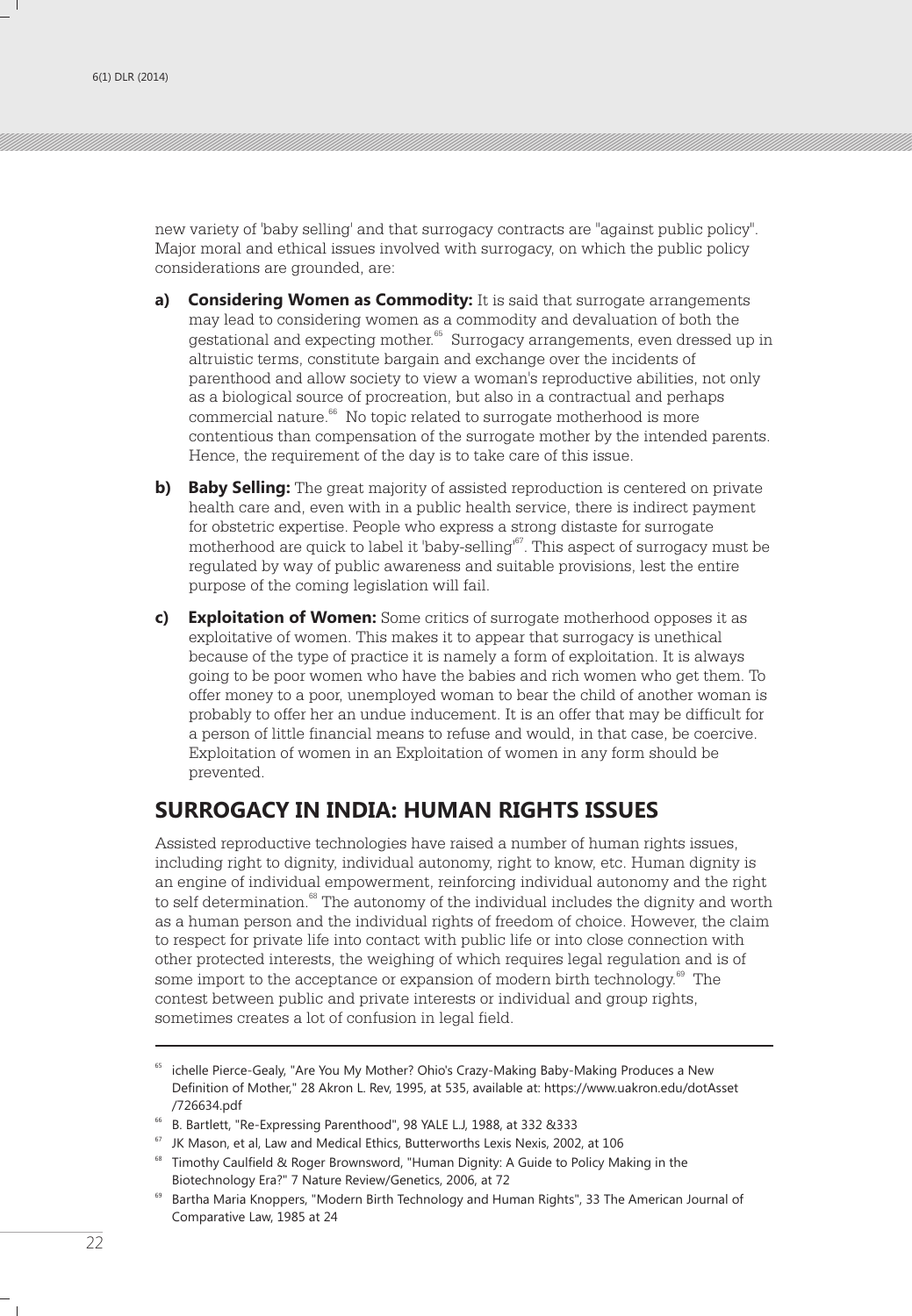

Artificial insemination is the insertion of sperm into a woman's vagina to cause pregnancy using a method other than sexual intercourse. Where the male genetic material of the husband is introduced artificially into the women's body, it is known as "Artificial Insemination Homologous" or Artificial Insemination Husband" (AIH). Where the genetic material is obtained from male other than the woman's husband, it is called "Artificial Insemination Donor (AID)". From the human rights point of view AID generates much heated debates.

One of the most problematic human rights aspects relating to Artificial Insemination Donor (AID) is concerned with the anonymity and non-anonymity of gamete donor. In the age of human rights, there remains a great conflict between the child's right to know and parent's rights not to tell the genetic origin.<sup>70</sup> Many societies in the present time have begun to place greater emphasis on the rights of child. Article 7 of the UN Convention on the Rights of Child, 1989 can be seen as being of fundamental importance which provides the right to know one's parents. In the context of donor anonymity, it has been expressed as the child's right to know the identity of gamete donor.

There may be arguments that it is not in the best interest of child to tell about the gamete donation because there is a fear that telling a child how they are conceived would cause severe social and psychological problems. A further reason for not telling the child is that parents should have a right to privacy and if they keep such information confidential that is their prerogative. Balancing of these competing interests is a difficult matter that requires a full debate and consequent, legislative attempt to create a balance between these conflicting interests.

Surrogate arrangements have created a lot of confusion in legal circle, posing new challenges. Questions posed by reproductive technologies challenge the most basic tenets of family law. The bifurcated role of woman in surrogate arrangements is prompting renewed assessment of the meaning of motherhood and the designation of maternal rights. $^{71}$  Once the embryo is implanted in the womb of the surrogate the process enters a realm of privacy which entails substantial personal freedom for gestating mother. The inviolability of this personal realm prohibits enforcement of the surrogate contract through specific performances during gestation. Damage remedies against the surrogate mother for non-performance must be severely limited to preserve the fundamental rights of privacy and procreative autonomy. The terms of the contract should save primarily as indications of the parties' intent including a willingness on the part of the surrogate mother to abide by the terms. However, punishing the surrogate mother for inadequate birth is misplaced in the traditional scheme of maternity, which accords pregnant woman the freedom to lead their life without fear of sanction.<sup> $72$ </sup> A surrogate mother is no more a machine and no less a human, should not be held to a higher standard of procreation than a natural mother. The surrogate mother cannot be made to bear the burden of human procreative fallibility<sup>73</sup>. This all poses a great challenge for the policy makers.

<sup>70</sup> For details see Lucy Frith, "Gamete Donation and Anonymity", 16 Human Reproduction, 2001, at 819, available at: humrep.oxfordjournals.org/content/16/5/818.long

 $71$  Andres E. Stumpf, "Redefining Mother: A Legal Matrix for New Reproductive Technologies", 96 The Yale Law Journal, 1986, at 186

<sup>72</sup> Id., at 202-03

 $73$  Ibid.